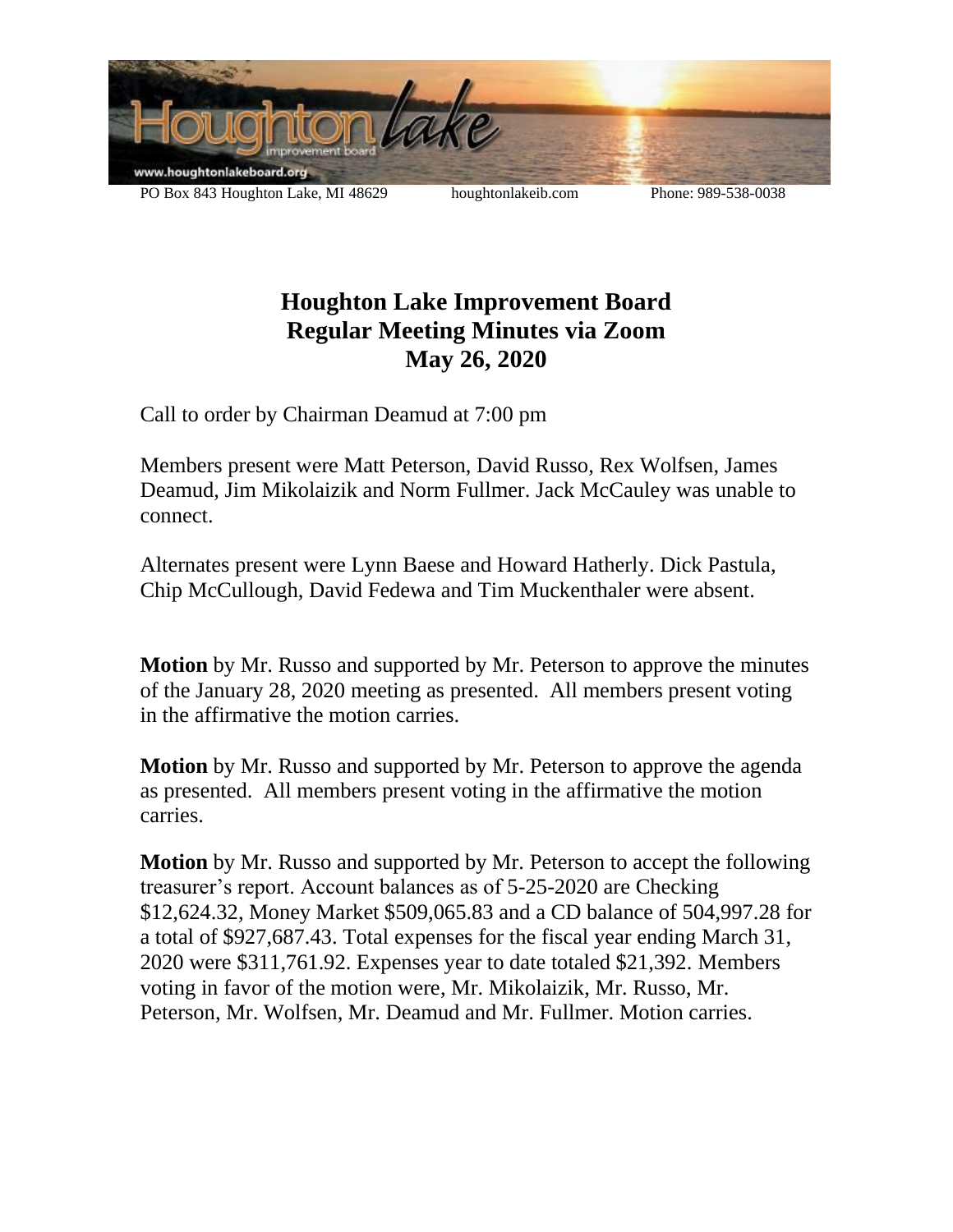**Motion** by Mr. Peterson and supported by Mr. Wolfsen to adjust the RLS line item in the budget by \$3,408 bringing the total for the year to \$68,408. Members voting in favor of the motion were Mr. Russo, Mr. Peterson, Mr. Wolfsen, Mr. Deamud, Mr. Mikolaizik and Mr. Fullmer. Motion carries.

**Motion** by Mr. Russo and supported by Mr. Peterson to accept the April 1, 2020 through March 31, 2021 annual budget as presented. Members voting in favor of the motion were Mr. Russo, Mr. Peterson, Mr. Wolfsen, Mr. Deamud, Mr. Mikolaizik and Mr. Fullmer. Motion carries.

Mr. Fullmer gave to the board and update on the boat wash project and website. The HLLA will not be operating the boat wash in 2020. The HLLA has unused funds remaining from last year in the amount of \$8310.06. Mr. Fullmer will request that the funds be returned to the HLIB.

The HLIB website is in the process of being redesigned and updated with the help of a recently hired outside source.

**RLS Report-** Dr**.** Jermalowicz\_Jones reported their team will be conducting surveys in the Middle Ground, North Bay, and the Southwest portion of the lake the week of June 7. Treatment maps and projected cost will be forthcoming.

**Motion** by Mr. Wolfsen and supported by Mr. Russo to make \$250,000 available as a contingency for lake treatment that may be required before the next board meeting. Members voting in favor of the motion were Mr. Russo, Mr. Peterson, Mr. Wolfsen, Mr. Mikolaizik, Mr. Deamud and Mr. Fullmer. Motion carries.

**Motion** by Mr. Peterson and supported by Mr. Russo directing Chairman Deamud to sign an agreement with Dr. Scott Herron for the wild rice project approved at the January 28, 2020 regular meeting. Members voting in favor of the motion were Mr. Russo, Mr. Peterson, Mr. Wolfsen, Mr. Deamud, Mr. Mikolaizik and Mr. Fullmer. Motion carries.

**Motion** by Mr. Russo and supported by Mr. Peterson to adjourn at 7:35 pm. All members present voting in the affirmative the motion carries.